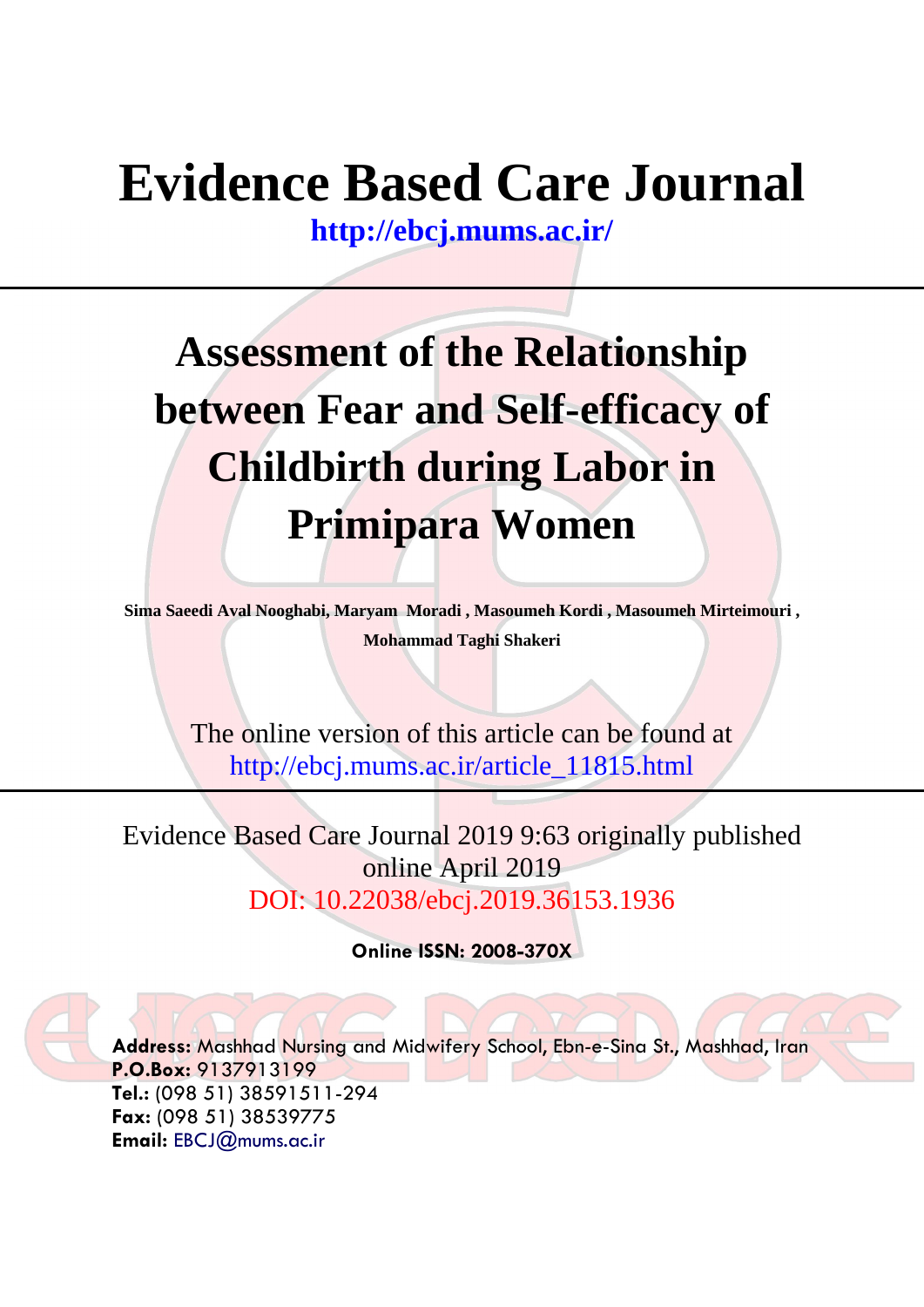

**Evidence Based Care Journal** 

Short Report



# **Assessment of the Relationship between Fear and Self-efficacy of Childbirth during Labor in Primipara Women**

Sima Saeedi Aval Nooghabi<sup>1</sup>, Maryam Moradi<sup>2\*</sup>, Masoumeh Kordi<sup>3</sup>, Masoumeh Mirteimouri<sup>4</sup>, Mohammad Taghi Shakeri<sup>5</sup>

**Received**: 10/01/2019 **Accepted**: 13/04/2019

Evidence Based Care Journal, 9(1): 63-68

# **Abstract**

Fear of childbirth is an important and prevalent problem during pregnancy and delivery. Self-efficacy of childbirth is one of the factors playing an important role in the fear of delivery. This study aimed to determine the relationship between the fear and self-efficacy of childbirth during labor in primipara women. This descriptive and analytical study was conducted on 100 primipara women in Ommolbanin Hospital, Mashhad, Iran, during 2017. Data were analyzed in SPSS software using descriptive statistics and Pearson's correlation coefficient. According to the results, the mean scores of fear and self-efficacy of delivery were reported to be 48.9±14.2 and 220.5±54.9, respectively. In addition, there was a reverse association between the scores of fear of childbirth and self-efficacy of delivery using Pearson's results  $(r=0.44, P<0.001)$ . Therefore, it is recommended that interventions be carried out to decrease the fear of childbirth.

**Keywords:** Delivery, Fear, Labor, Self-efficacy

\*Corresponding Author, Email[:](mailto:moradim@mums.ac.ir) [moradim@mums.ac.ir,](mailto:moradim@mums.ac.ir) Maryam.moradi.fu@gmail.com

<sup>1.</sup> MSc Student of Midwifery Education, Student Research Committee, School of Nursing and Midwifery, Mashhad University of Medical Sciences, Mashhad, Iran.

<sup>2.</sup> Assistant Professor in Reproductive Health, Nursing and Midwifery Care Research Center, Mashhad University of Medical Sciences, Mashhad, Iran.

<sup>3.</sup> Assistant Professor in Midwifery, Nursing and Midwifery Care Research Center, Mashhad University of Medical Sciences, Mashhad, Iran.

<sup>4.</sup> Assistant Professor, Department of Obstetrics and Gynecology, Faculty of Medicine, Mashhad University of Medical Sciences, Mashhad, Iran.

<sup>5.</sup> Professor of Biostatistics and Epidemiology, Health Sciences Research Center, Mashhad University of Medical Sciences, Mashhad, Iran.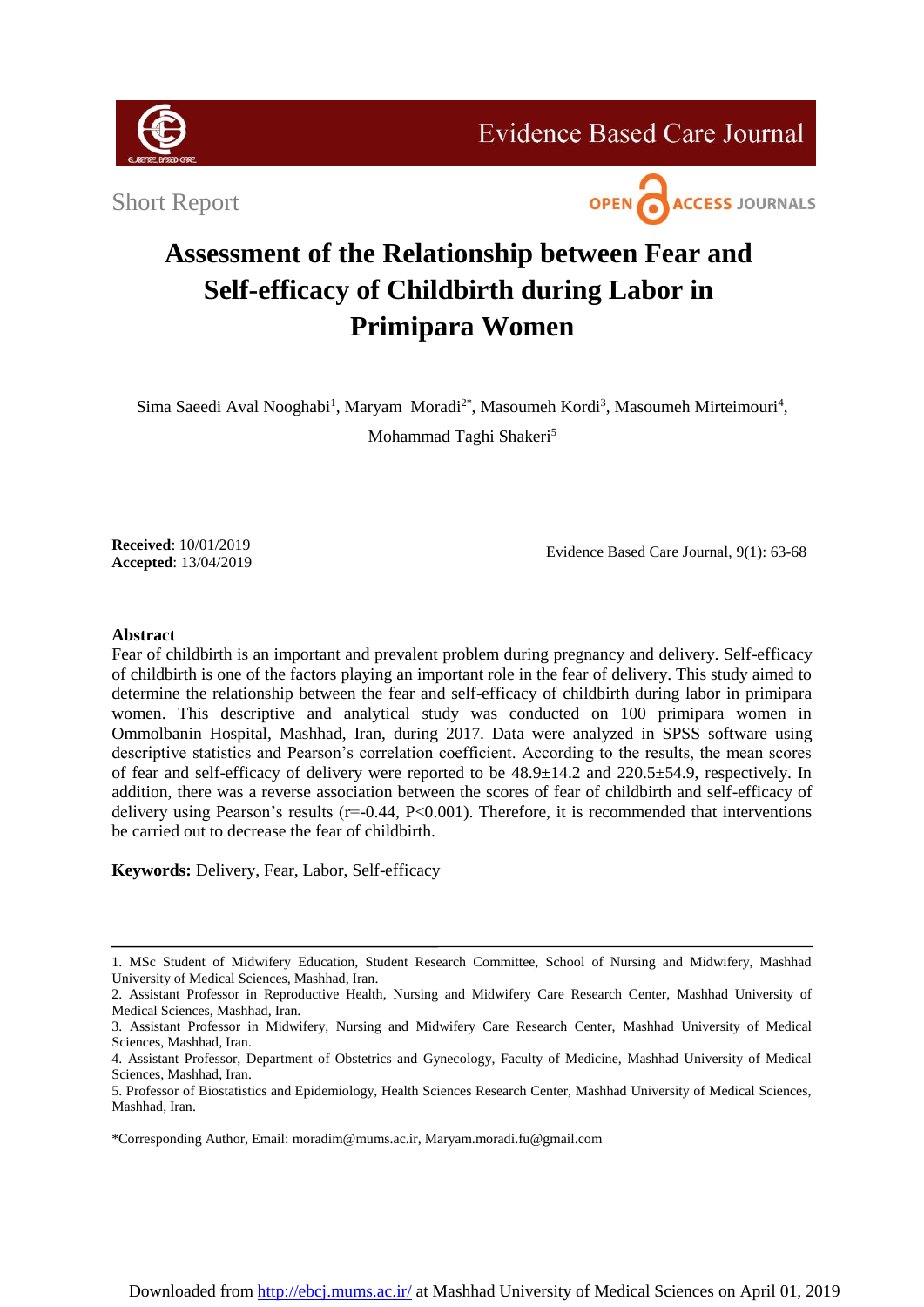# **Introduction**

The fear of natural delivery is an important and prevalent problem during pregnancy, as well as during and after childbirth. It is estimated that 5-25% of pregnant women are afraid of childbirth (1). The fear of childbirth ranges from rational to severe. In fact, one out of every five pregnant women is afraid of childbirth and 6-13% of pregnant women experience severe and disabling fear (2). Most women, especially primipara women, have a rational fear of childbirth due to lack of familiarity with the process. More than 80% of women with low-risk pregnancies experience some degrees of childbirth fear (3). Studies have shown that there is a reverse relationship between fertility and fear of childbirth. In addition, the fear of childbirth is higher in primipara women, compared to multipara women (4).

Admission to the maternity ward is the first experience for many women, and fear of unknowns in an unfamiliar environment intensifies the anxiety of these individuals. Simkin describes this as emotional dystocia (5). Fear of childbirth is an important factor in increasing elective and emergency cesarean section reported as the most common reason for selecting this procedure (6). In a study conducted by Kordi et al., the mean score of childbirth fear was significantly higher in women who selected the cesarean section, compared to those who selected natural delivery (7). Moreover, fear of childbirth is associated with a difficult and prolonged labor, an abnormal pattern of fetal heart rate, low Apgar score, fetal mortality near birth, and postpartum depression (8, 9). In order to reduce the fear of childbirth, it is necessary to recognize effective factors related to childbirth fear and develop appropriate interventions. Childbirth self-efficacy is one of the factors that can play an important role in fear of childbirth. Generally, childbirth self-efficacy refers to the belief in one's ability to perform a behavior (10). Bandura (1997) believes that self-efficacy affects all aspects of emotional behavior and activities, such as anxiety, stress, and thought patterns.

Fear of childbirth has been measured in previous studies using the type-A Wijma delivery expectancy questionnaire (WDEQ-A), which is specific for pregnancy. In addition, childbirth attitude questionnaire by Harman, which can be measured at any time during pregnancy and childbirth (11), and WDEQ version B, which is specific for after the delivery (12) were applied in the studies.

Some studies have also used researcher-made tools (13, 14). The Delivery Fear Scale (DFS) has been designed specifically by Wijma et al. to assess the fear of childbirth during labor (15). According to the current review, the use of the Persian version of this questionnaire has not been reported so far. Therefore, the questionnaire was translated in the present study and its psychometric assessment was carried out for the first time. With regard to the high prevalence of childbirth fear and its negative outcomes and limited studies in this field, this study aimed to determine the fear and self-efficacy of childbirth during labor and its association with primipara women.

# **Methods**

This descriptive-analytical and cross-sectional study was conducted on primipara women in Ommolbanin Hospital in northeastern Iran. Sampling was initiated after taking the necessary permissions and the approval from the Research Deputy and the Ethics Committee of Mashhad University of Medical Sciences, Mashhad, Iran. At first, the researcher explained the objectives to the participants who were selected based on inclusion and exclusion criteria, and written informed consent was obtained prior to the study.

The sample size was determined based on pilot research. To this end, 10 pregnant women were studied at first, and the correlation coefficient score of childbirth with delivery self-efficacy score was estimated at -0.28. In the end, the sample size was estimated at 98 using a sample size formula in correlation studies with 0.05 alpha and 0.20 beta. To simplify the task, a total of 100 subjects were entered into the study. The inclusion criteria were: 1) literacy, 2) primipara, 3) cervical dilation of 4-5 cm, 4) low-risk pregnancy, 5) age range of 18-35 years, 6) body mass index (BMI) of 20-30, 7) no smoking and no use of alcohol and drugs, 7) wanted pregnancy, 8) spontaneous labor, 9) gestational age of ≥38 weeks, 10) lack of initial indication of cesarean section, and 11) a healthy, alive, and singleton fetus.

Data collection tools included individual and midwifery characteristics questionnaire, DFS (15) and childbirth self-efficacy questionnaire (16). The individual and midwifery characteristics questionnaire was made by the researcher and contained questions related to demographic and pregnancy characteristics. This questionnaire was reviewed by seven faculty members of midwifery faculty of Mashhad University of Medical Sciences, Mashhad, Iran, and employed after applying their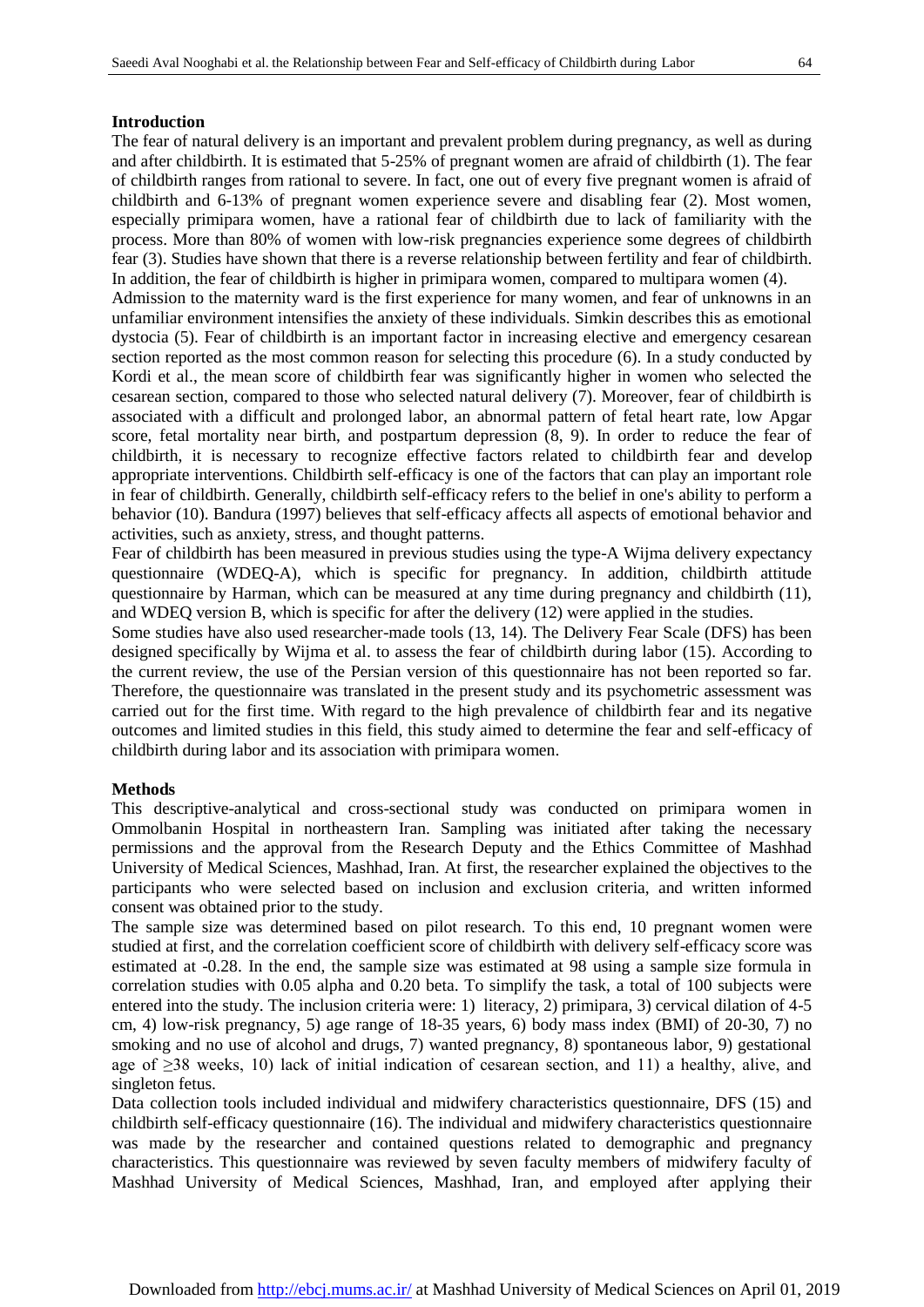suggestions and corrective comments. In this study, DFS, which is a questionnaire designed by Wijma in 2002, was exploited to assess fear (15). This scale evaluates fear of childbirth during labor and includes 10 items with the scores ranging from 1 (completely disagree) to 10 (completely agree). The overall score is the sum of scores of all items in the range of 10-100, where the higher score is indicative of greater fear. In order to obtain the equivalent of the original language, the translation and psychometric assessment of the questionnaire were carried out based on the Breslin model (17).

First, two linguists independently translated the questionnaire into Persian, and the Persian version was prepared as the result of the consensus of comments. Afterward, another two linguists backtranslated the Persian version into English independently, and the prepared version was compared and finalized by two bilingual experts. The final version was evaluated and verified by 10 faculty members of Mashhad University of Medical Sciences, Mashhad, Iran. In addition, the reliability of the Persian version was estimated by calculating the internal consistency through Cronbach's alpha method, which was estimated at 0.80. The childbirth self-efficacy questionnaire was designed by Lowe (1993) in order to measure maternal perception on maternal compatibility in labor so that the expected outcomes and self-efficacy could be estimated.

In the present study, the mentioned questionnaire was completed in an active phase, which encompasses 32 items. While the first part (items 1-16) measures the expected outcomes related to the active phase of childbirth, the second section (items 17-32) estimates the expected self-efficacy of this phase. The items of the questionnaire are scored based on a 10-point scale (from absolutely uncertain to absolutely sure). The total self-efficacy score is obtained by summing up the scores of expected self-efficacy in each section and scores of expected outcomes in two parts. The validity of the questionnaire was confirmed by Khorsandi et al. (2013) for the Iranian community and its Cronbach's alpha had a high internal consistency (0.84-91) (16).

Moreover, the questionnaire was assessed by seven faculty members, who ensured the applicability of the questionnaire in the present study. The reliability of the self-efficacy questionnaire in the Iranian community was calculated using Cronbach's alpha for the expected outcomes of the active phase (0.84), expected self-efficacy of labor (0.92), expected outcomes of the second phase of labor (0.94), and expected self-efficacy of the second phase of labor (0.94) (16). The questionnaires were completed during the period of 4 to 5 cm of cervical dilation. Sampling continued until reaching the desired sample size. Data analysis was performed in SPSS software (Version 20) using descriptive and inferential statistics, including Chi-square, independent t-test, and Pearson's correlation coefficient. Moreover, P-value less than 0.05 was considered statistically significant.

#### **Results**

In this study, the mean age of the participants was  $23.52\pm4.1$  years and their mean gestational age was 39.16±0.64 weeks. In terms of the level of education, 56% of the participants had below diploma degrees, whereas 35% and 9% of the subjects had diplomas and academic degrees, respectively. Moreover, 92% of women selected natural delivery while only 5% of the subjects selected cesarean section. However, 3% of the participants had no specific preferences. Regarding the occupational status, 96% of the subjects were housewives and 4% of the participants were employed. In terms of BMI, 80% of the subjects were within the range of 20-25 kg/m<sup>2</sup>, whereas 20% of them were in the range of 25-30 kg/m<sup>2</sup>. Regarding income level, 58% of the participants had an acceptable income level, whereas 42% of them had an insufficient income. In addition, 69% of the participants were married ≤2 years while 31% of the subjects were married for more than two years.

The relationship was evaluated between demographic variables and DFS of fear and self-efficacy of childbirth in women. The results showed no significant difference between the two groups regarding the scores of fear and self-efficacy childbirth at different age levels  $(P=0.20$  and  $P=0.65$ , respectively), gestational age  $(P=0.97$  and  $P=0.91$ , respectively), BMI  $(P=0.67$  and  $P=0.62$ , respectively), occupational status (P=0.15 and P=0.74, respectively), level of education (P=0.47 and P=0.15, respectively), income level ( $P=0.11$  and  $P=0.39$ , respectively), and place of residence ( $P=0.73$  and P=0.85, respectively).

The results were also indicative of no significant difference between fear of childbirth and duration of marriage (P=0.35). However, a significant difference was observed between the score of self-efficacy of childbirth at various levels and duration of marriage  $(P=0.04)$ . In this respect, women with a longer duration of marriage received a higher self-efficacy score.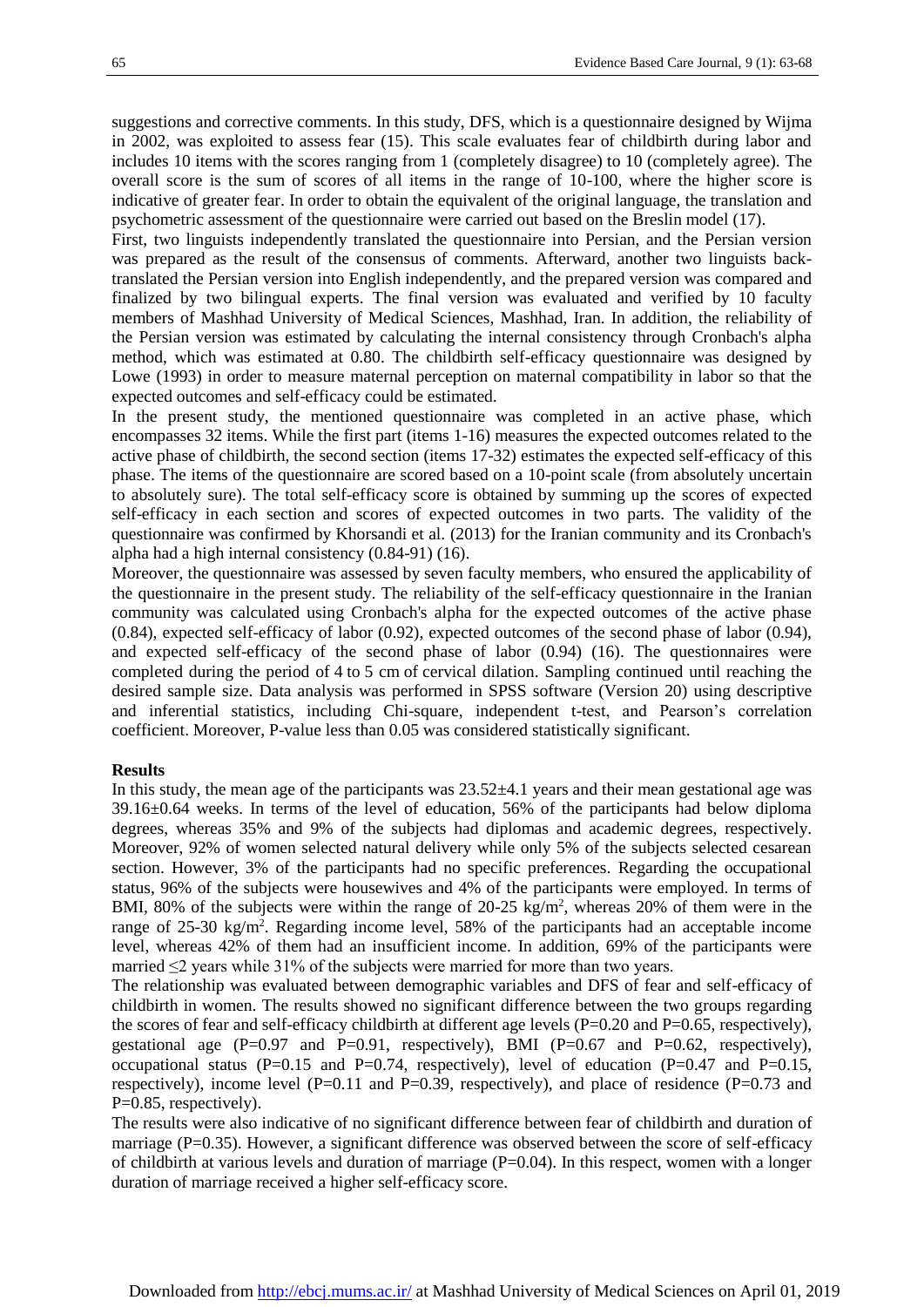The mean of DFS of childbirth fear was  $48.93\pm14.2$ , where the fear of childbirth was moderate to severe in 67.7% of the cases. In addition, the mean overall score of self-efficacy was 220.51±54.9, and the majority of women received a moderate overall score (43.0%), moderate expected outcomes (44.0%), and moderate expected self-efficacy (44.0%) (Table 1).

| Table 1. Frequency distribution of level of childbirth fear scale and childbirth self-efficacy score of |  |
|---------------------------------------------------------------------------------------------------------|--|
| research units $(n=100)$                                                                                |  |

| researen anno $(n-100)$ |                  |  |  |
|-------------------------|------------------|--|--|
| Variable                | N(%)             |  |  |
| Fear of childbirth      |                  |  |  |
| Mild                    | 32 (32.3%)       |  |  |
| Moderate                | 32 (32.3%)       |  |  |
| Severe                  | 35 (35.4%)       |  |  |
| Mean±standard deviation | $48.9 \pm 14.2$  |  |  |
| Expected outcomes       |                  |  |  |
| Low                     | 35 (35.4%)       |  |  |
| Moderate                | 44 (44%)         |  |  |
| High                    | 21 (21%)         |  |  |
| Mean±standard deviation | $114.3 \pm 28.9$ |  |  |
| Expected self-efficacy  |                  |  |  |
| Low                     | 33 (33%)         |  |  |
| Moderate                | 44 (44%)         |  |  |
| High                    | 23 (23%)         |  |  |
| Mean±standard deviation | $106.2{\pm}31.0$ |  |  |
| General self-efficacy   |                  |  |  |
| Low                     | 33 (32.3%)       |  |  |
| Moderate                | 43 (43%)         |  |  |
| High                    | 24 (24%)         |  |  |
| Mean±standard deviation | $220.5 \pm 54.9$ |  |  |
|                         |                  |  |  |

The results of Pearson test demonstrated a reverse and significant relationship between DFS childbirth scores and self-efficacy of childbirth (P<0.001), in a way that women with a low score of self-efficacy of childbirth had a higher score of fear of childbirth. Moreover, there was a reverse and significant association between the subscales of expected outcomes and self-efficacy with DFS fear of childbirth (Table 2).

| Table 2. Correlation between the scores of fear of childbirth and the scores of childbirth self-efficacy, as |
|--------------------------------------------------------------------------------------------------------------|
| well as expected outcomes and self-efficacy                                                                  |

| Variable                 | Fear of childbirth      |           |
|--------------------------|-------------------------|-----------|
|                          | Correlation coefficient | P-value   |
| Childbirth self-efficacy | $-0.44$                 | P < 0.001 |
| Expected outcomes        | $-0.41$                 | P < 0.001 |
| Expected self-efficacy   | $-0.41$                 | P < 0.001 |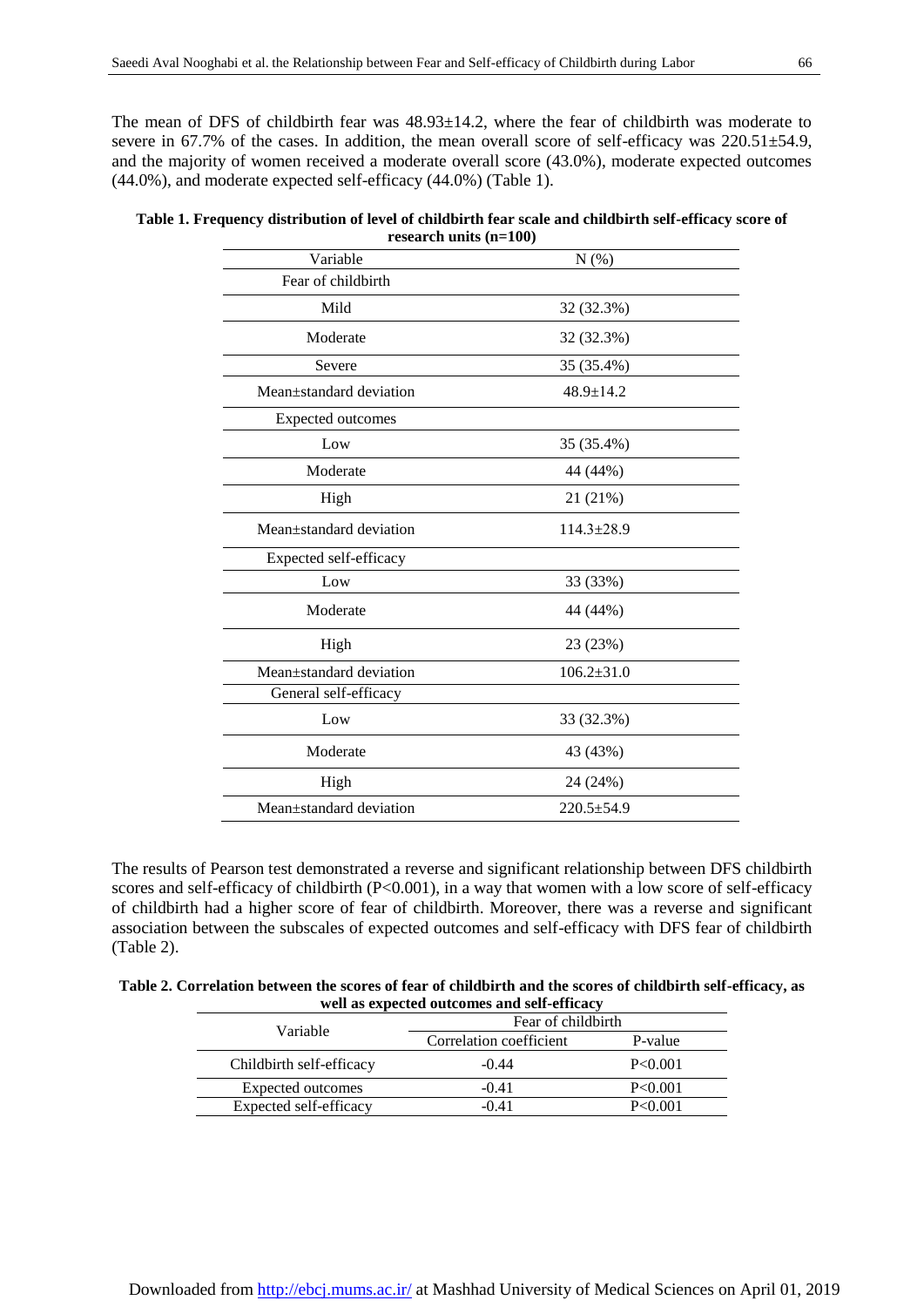## **Implications for Practice**

The results of the current study indicated that the majority of primipara women had a severe and moderate fear of childbirth and a moderate self-efficacy of childbirth. Moreover, the findings of this study demonstrated a reverse and significant association between DFS of fear of childbirth and the scores of expected outcomes with self-efficacy and the overall self-efficacy score during labor. Accordingly, women with a lower self-efficacy score had a higher fear of childbirth during labor.

The measurement of the fear of childbirth during pregnancy is of particular importance since it occurs during the actual experience of childbirth. As described in the introduction, it could lead to several negative consequences as dystocia. Therefore, it is recommended that interventions be performed to increase the self-efficacy of childbirth in primipara women in order to reduce the fear of childbirth and subsequently decrease the adverse effects of this issue. One of the major strengths of the current study was measuring the fear of childbirth during the process of DFS, which was translated to Farsi and its needs assessment was carried out for the first time. However, it is suggested to use this questionnaire and collect more evidence to confirm its validity and reliability. One of the major drawbacks of the present research was convenience sampling and performing the research only on primipara women. Accordingly, the generalizability of the results must be carried out with caution.

# **Acknowledgments**

This article was extracted from an MA thesis on midwifery with the code of 960446 at Mashhad University of Medical Sciences, Mashhad, Iran. Hereby, the authors extend their gratitude to the Research Deputy of Mashhad University of Medical Sciences, Mashhad, Iran for their financial support of the project. The author would also thank the esteemed professors who evaluated the validity of the research tools, and the personnel of Ommolbanin Hospital in Mashhad, Iran for their cooperation to conduct the research.

### **Conflicts of Interest**

The authors declare that there is no conflict of interest regarding the publication of this article.

# **References**

1. Wan‐Yim Ip, Tang CS, Goggins WB. An educational intervention to improve women's ability to cope with childbirth. [J Clin Nurs.](https://www.ncbi.nlm.nih.gov/pubmed/?term=An+educational+intervention+to+improve+women%E2%80%99s+ability+to+cope+with+childbirth) 2009 Aug;18(15):2125-35.

2. Bödecs T, Horváth B, Szilágyi E, Gonda X, Rihmer Z, Sándor J. Effects of depression, anxiety, self-esteem, and health behaviour on neonatal outcomes in a population-based Hungarian sample[.Eur](https://www.ncbi.nlm.nih.gov/pubmed/?term=Effects+of+depression%2C+anxiety%2C+self-esteem%2C+and+health+behaviour+on+neonatal+outcomes+in+a+population-based+Hungarian+sample)  [J Obstet Gynecol Reprod Biol.](https://www.ncbi.nlm.nih.gov/pubmed/?term=Effects+of+depression%2C+anxiety%2C+self-esteem%2C+and+health+behaviour+on+neonatal+outcomes+in+a+population-based+Hungarian+sample) 2011 Jan;154(1):45-50.

3. Szeverenyi P, Poka R, Hetey M, Török Z. Contents of childbirth-related fear among couples wishing the partner's presence at delivery. [J Psychosom Obstet Gynaecol.](https://www.ncbi.nlm.nih.gov/pubmed/?term=Contents+of+childbirth-related+fear+among+couples+wishing+the+partner%27s+presence+at+delivery) 1998 Mar;19(1):38-43.

4. Taheri Z, Khorsandi M, Amiri M, Hasanzade A. Investigating the Causes of Fear of Childbirth in Shahrekord Pregnant Women, in 2013: A Short Report. Journal of Rafsanjan University of Medical Sciences. 2015;14(4):345-350.

5. Kordi M, Golmakany A, Rabiei E, Zahedifard T. Nonpharmacological practical approach in pain relief. Mashhad: Medical sciences; 2016. 316 p.

6. Størksen HT, Garthus-Niegel S, Adams SS, Vangen S, Eberhard-Gran M. Fear of childbirth and elective caesarean section: a population-based study. BMC pregnancy and childbirth. 2015;15(1):1.

7. Andaroon N, Kordi M, Kimiaei SA, Esmaeili H. Relationship between Intensity of fear of Childbirth with choosing mode of delivery in Primiparous Women. . IJOGI. 2017 July;20(5):68-75.

8. Rouhe H, Salmela‐Aro K, Toivanen R, Tokola M, Halmesmäki E, Saisto T. Obstetric outcome after intervention for severe fear of childbirth in nulliparous women–randomised trial. BJOG 2013;120:75- 84.

9. Hodnett ED, Gates S, Hofmeyr GJ, Sakala C, Weston J. Continuous support for women during childbirth. [Cochrane Database Syst Rev.](https://www.ncbi.nlm.nih.gov/pubmed/21328263) 2011 Feb 16;(2):CD003766.

10. Escott D ,Slade P, Spiby H. Preparation for pain management during childbirth: the psychological aspects of coping strategy development in antenatal education. [Clin Psychol Rev.](https://www.ncbi.nlm.nih.gov/pubmed/?term=Preparation+for+pain+management+during+childbirth%3A+the+psychological+aspects+of+coping+strategy+development+in+antenatal+education) 2009 Nov;29(7):617-22.